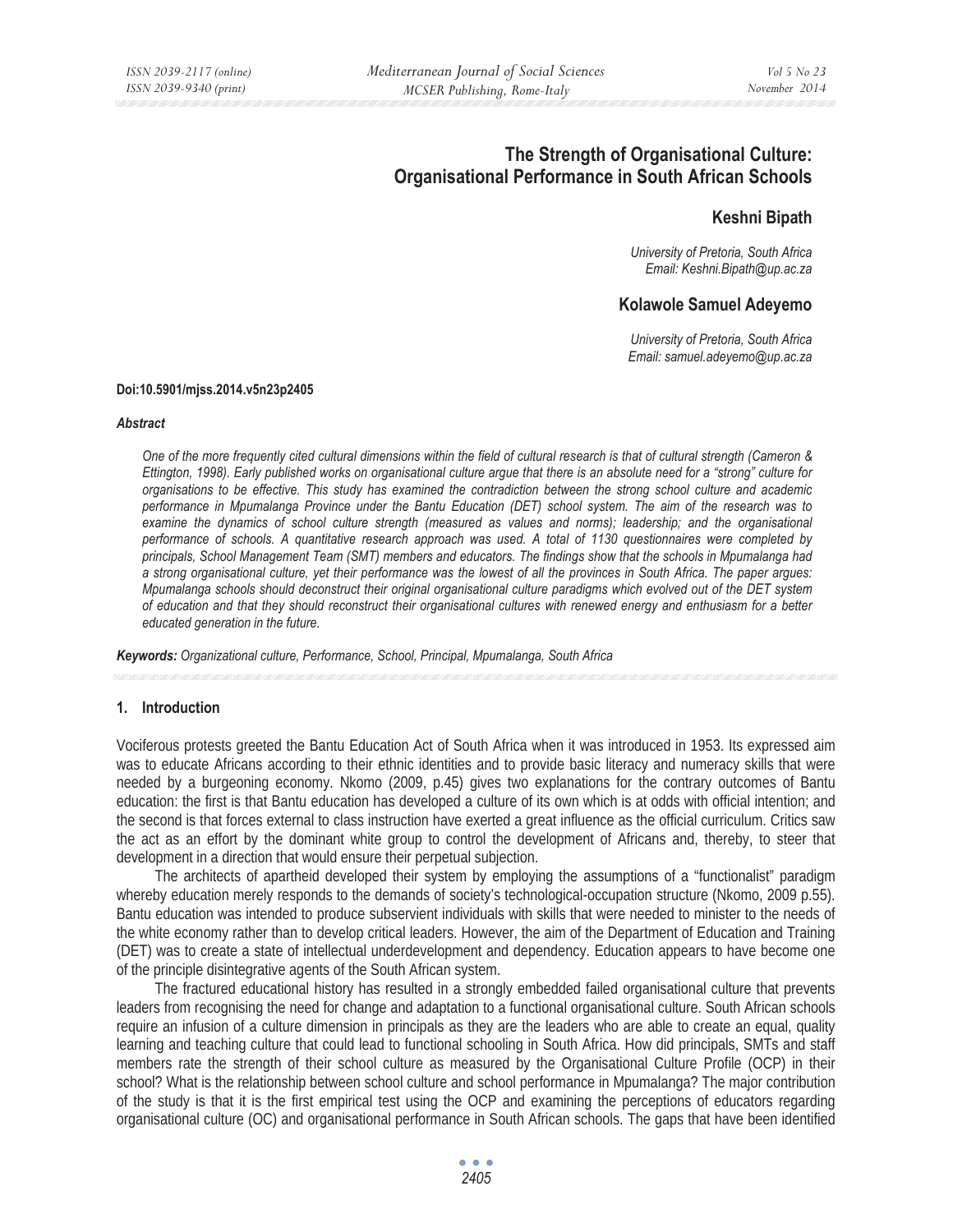are research into the dynamics of stability and conflict management in the creation of organisational culture; the socioeconomic status and leadership in the creation of a strong culture; and the high performance orientation mean score in the OCP by Mpumalanga educators compared to the low matriculation (SCE) scores in Mpumalanga.

# **2. Methodology**

The Organisation Culture Profile (OCP) instrument developed by Sarros, Gray, and Densten, (2002), was used to measure 7 culture dimensions and also to measure the strength of a school culture. The new shortened version of the OCP consists of a 28 term, 7 factor structure (reliabilities are shown in parentheses): competitiveness (.75); social responsibility (.74); supportiveness (.87); emphasis on rewards (.80); innovation (.80); performance orientation (.74); and stability (.66). The instrument contained the dimensions of organisational culture and properties given in Table 1, below.

| <b>Organisational Culture Dimensions</b> | <b>Properties</b>                                                                                                         |
|------------------------------------------|---------------------------------------------------------------------------------------------------------------------------|
| <b>Competitiveness</b>                   | Achievement orientation<br>An emphasis on quality<br>Being distinctive - being different from others<br>Being competitive |
| <b>Social Responsibility</b>             | Being reflective<br>Having a good reputation<br>Being socially responsible<br>Having a clear guiding philosophy           |
| <b>Supportiveness</b>                    | Being team orientated<br>Sharing information freely<br>Being people orientated<br>Collaboration                           |
| Innovation                               | Being innovative<br>Quick to take advantage of opportunities<br>Risk taking<br>Taking individual responsibility           |
| <b>Emphasis on Rewards</b>               | <b>Fairness</b><br>Opportunities for professional growth<br>High pay for good performance<br>Praise for good performance  |
| <b>Performance Orientation</b>           | Having high expectations for performance<br>Enthusiasm for the job<br>Being results oriented<br>Being highly organized    |
| <b>Stability</b>                         | Stability<br>Being calm<br>Security of employment<br>Low conflict                                                         |

**Table 1:** Dimensions of organisational cultures and their properties

# *2.1 The sample*

We used the principals in ACE School Leadership Programme as a convenient sample because the environments of their schools were similar. Questionnaires were distributed to 100 principals in Mpumalanga. They had to each fill in a questionnaire and distribute the rest amongst their staff members. Questionnaires were also filled in by two Senior Management Team (SMT) members and two educators. This resulted in a total of 1130 questionnaires being completed by principals, SMT members and educators. The questionnaires were filled in by the 3 different respondent groups for reliability and validity. Of the sample of 100 schools, only 47 schools submitted complete sets of data and these were analysed. Ethical requirements were adhered to as the names of the principals, staff members and their schools were kept confidential. Questionnaires were collected and data was analysed using the SPSS 17.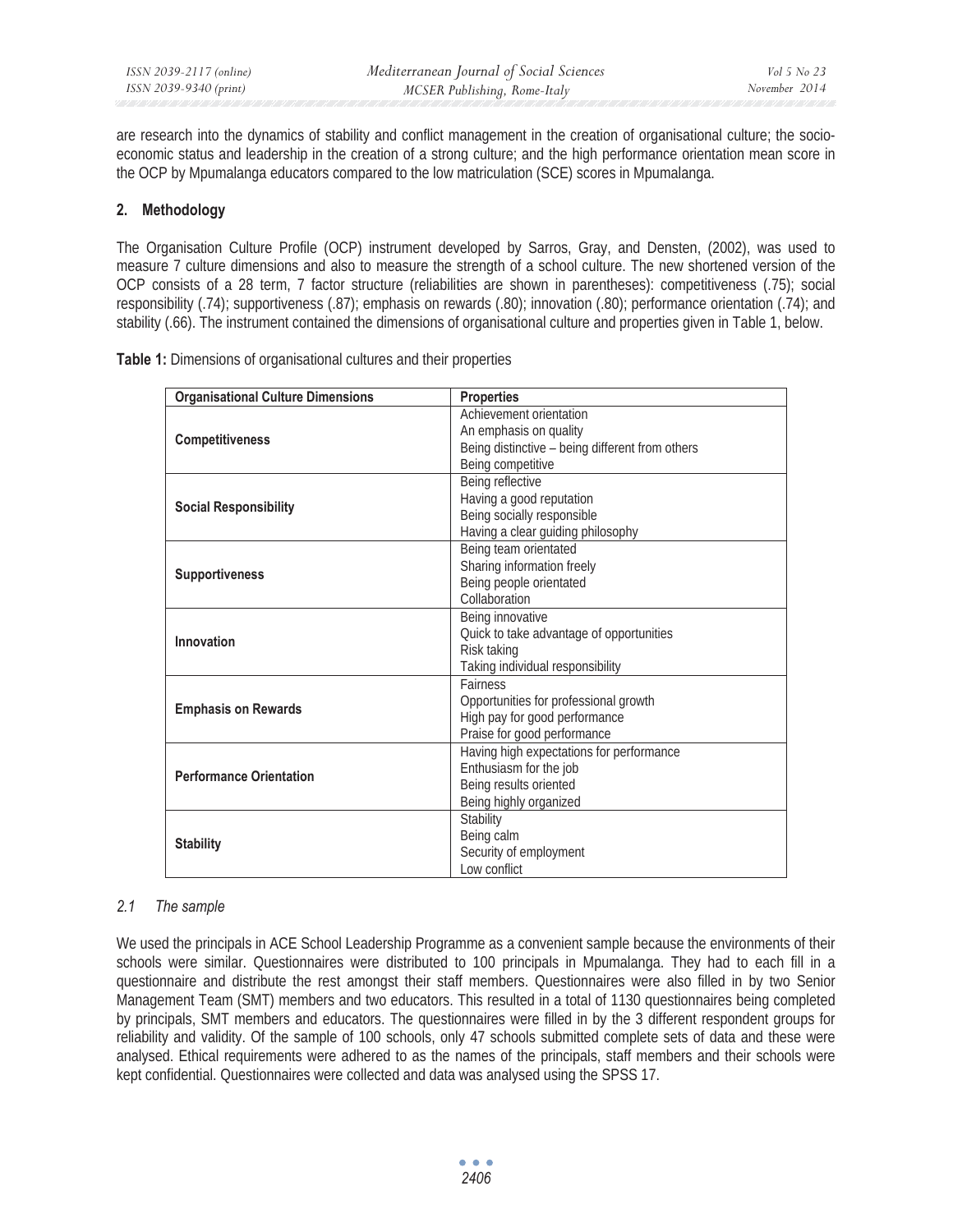### **3. Theoretical Framework**

Much popular and scholarly attention has been focused on the hypothesis that strong cultures - defined as "a set of norms and values that are widely shared and strongly held throughout the organisation" (O'Reilly & Chatman, 1996 p.166) - enhance school performance. This hypothesis is based on the idea that organisations benefit from having highly motivated employees dedicated to common goals (Peters & Waterman, 1982; Deal & Kennedy, 1982; Kotter & Hesket, 1992). In particular, the performance benefits of a strong school culture are thought to derive from three consequences of widely shared and strongly held norms and values: enhanced co-ordination and control within the school; improved goal alignment between the school and its members; and increased employee effort. In support of this argument, quantitative analyses have shown that organisations (schools) with strong cultures outperform those with weak cultures (Kotter & Heskett, 1992; Gordon & DiTomaso, 1992).

In a study by Bipath (2002), a questionnaire was given to 100 functional schools and 100 dysfunctional schools in South Africa and the results of the quantitative study are highlighted in the Figure 1. The figure indicates that there is a statistically significant relationship between the 5 major independent variables, namely, national/political dispensation; socio-economic status of the learners in a school; departmental inspection; school governance; and school management, on whether a school was functional or dysfunctional. The following model attempts to classify factors in layers around the core purpose of a school which is school achievement in terms of the SCE pass rate.



**Figure 1:** Factors affecting dysfunctional schools and their impact on school achievement (SCE) (Bipath, 2002:24)

The higher the socio-economic status of the learners in a school, the more likely it is that they will be associated with a functional school and the lower the socio-economic status of the learners, the more likely they will be associated with a dysfunctional school. The department under which a school was classified prior to 1994 and the odds of being classified as a dysfunctional school were greatest if the school belonged to the former Department of Education and Training (DET) - followed by the House of Representatives (HOR), the House of Assembly (HOA) and the House of Delegates (HOD). Functional schools were known to receive no visits from circuit or district representatives to discuss teaching; to provide guidance to educators; and to assess educators, while dysfunctional schools received up to three or more visits by officials from district or circuit level for WSE to check on, and discuss, various aspects of teaching and learning. Educators who teach at functional schools are seen to be able to manage and supervise themselves and do not need to be constantly supervised or assessed. If communication between educators and principal takes place on a daily or weekly basis, then the probability of the school being a dysfunctional one increases. It, therefore, appears that if communication structures in functional schools are well-established then educators know exactly what they are expected to do. In such schools meetings to discuss teaching and learning concerns occur on a monthly basis, which appear to be sufficient (Bipath, 2002 p. 64-66). The organisational culture of a school appears to be determined in terms of the ripples shown in Figure 1, above. Functional schools have a functional organisational culture whereas dysfunctional schools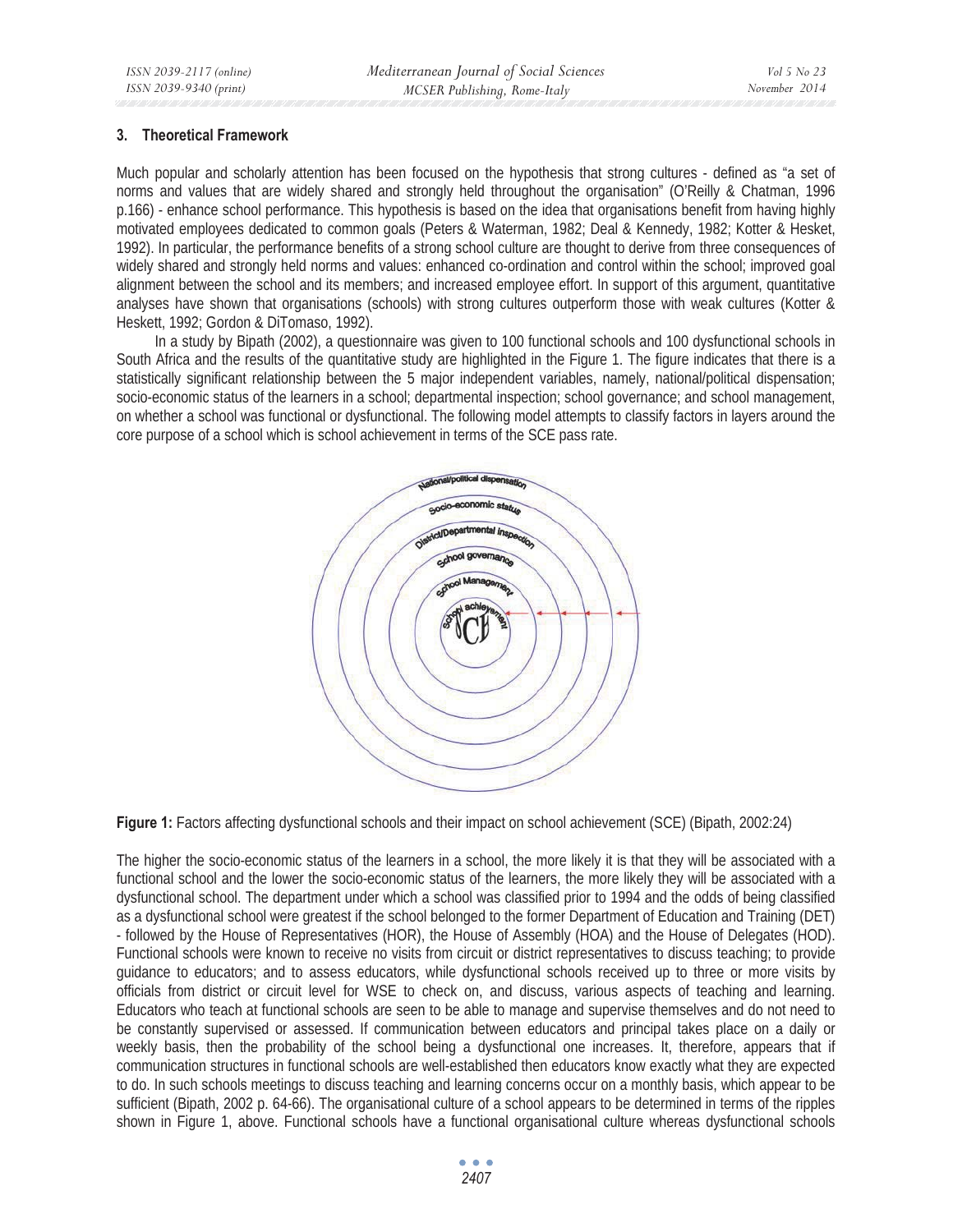have a dysfunctional organisational culture.

Fleisch and Christie (2003 p.13) indicate that from 1994 to 1999 the SCE results reflected the continuing inequalities of the education system. The results illustrated the differences in learner performance between black and white, which could be traced back to apartheid. Table 2 shows a 20% increase in the national pass rate from 47.8% to 68.9% between 2000 and 2002. This improvement looks good, but an analysis of the results of the different provinces presents a more realistic picture. Within the same period, the number of schools with a pass rate of 0% to 20% declined from 1034 to 242 in 2002. While the difference between the figures looks phenomenal, the number of learners who passed with tertiary education endorsements remained low at 16.9% in 2002.

In 2007 the national pass rate was 65.2% - a decline of 1.3% from the 66.6% of 2006, which is also a 1.7% decline from the 68.3% of 2005. From 2004 to 2007 an overall decline of 5.5% was recorded when the pass percentage was 70.7% in 2004 (Mail and Guardian, 10-14 January 2008). In 2008 the Grade 12 learners wrote the first National Senior Certificate - based on the new curriculum, the National Curriculum Statement (NCS). The pass rate was 62.5%, a 2.7% decline from the 65.2% of 2007 (see Table 2).

| Years     | Pass percentage | Improvement percentage | Decline percentage |
|-----------|-----------------|------------------------|--------------------|
| 2000-2002 | 47,8 -68,9%     | 21%                    |                    |
| 2004      | 70.7%           | 1.8%                   |                    |
| 2005      | 68.3%           |                        | 2.4%               |
| 2006      | 66.6%           |                        | 1.7%               |
| 2007      | 65,2%           |                        | 1.3%               |
| 2008      | 62.5%           |                        | 2.7%               |
| 2004-2008 | $70.7 - 62.5%$  |                        | 8.2%               |

**Table 2:** Representation of the decline in the SCE/NSC pass rate

The inconsistencies in the pass rates have raised alarms, not only in the National and Provincial Departments of Education but also in other sectors of civil society. The present skills shortage in South Africa can be attributed to the slow rate at which learners leave high school and enter universities and other institutions of higher learning. This situation is an indication that the number of economically active individuals, particularly the youth, is declining. On the whole, it means that the government is working at a loss because output (individuals becoming economically active) is not compatible with input (the amount of money spent on the education of each learner in the country). It is, therefore, important that the leadership in schools be trained in organisational culture in order to make a positive contribution to the improvement of the NSC results; it is also necessary to infuse an organisational culture in schools to gauge its positive impact.

O'Rielly (1989) gives two reasons why strong cultures are valuable: the interrelationship between organisational culture and strategy; and the increased commitment of employees to the organisation. He argues that these provide a competitive edge and that, in this way, strong culture organisations have an advantage over their competitors. Schein (1984) contests the notion of an absolute need for a strong culture to achieve effectiveness by arguing that the relationship must be much more complex. He points to the need for a contingency or situational approach and he maintains that the critical variables are "contents of the culture and the degree to which its solutions fit the problems posed by the environment" (Schein, 1984 p.7).

Peters and Waterman (1982 p. 76) emphasise the importance of having a strong culture by suggesting that the dominance and coherence of culture has proved to be an essential quality of excellent organisations. However, Saffold (1988 p. 552) presents five weaknesses inherent in the strong culture hypothesis: the assumption of a unitary culture; the ambiguity of strength as a measure of culture; dependence upon composite culture profiles; insufficient attention to culture performance links; and the use of inadequate methodologies. Alvesson (2002) summarises four views on the relationship between organisational culture and performance: the strong-culture thesis, where a strong culture leads to high performance; the exact opposite, where high performance leads to strong culture; the contingency approach, where certain cultures are appropriate and necessary; and, finally, the "adaptive cultures", which are the key to better performance through their ability to respond quickly to environmental changes.

Culture's role in performance can be seen from another angle where strong culture has been observed to clarify an organisation's goals and practices. Employee uncertainty with regard to the risks involved in taking some or other action can be reduced and the employees can interact more rapidly with one another (Burt, Gabbay, Holt and Moran, 1994). Denison (1990) also found that organisations with participative cultures perform better than those without a culture.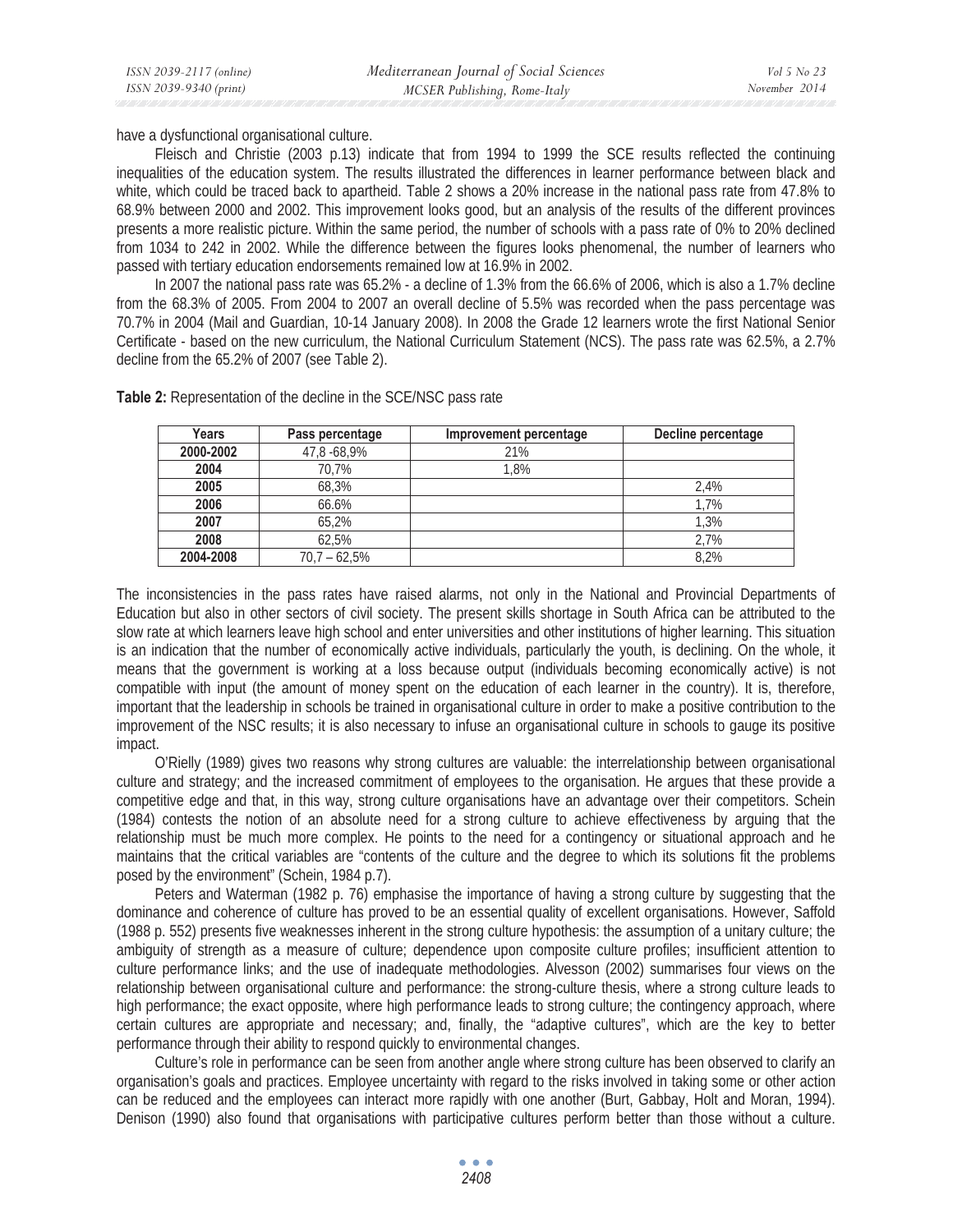However, Lewis (1994) concludes her study of a tertiary institution in Australia by suggesting that behaviour is the only thing that can directly affect an organisation's performance. Lewis points out that "while behaviour may be one embodiment of culture, culture is certainly not the only determinant of behaviour" (Lewis, 1994 p. 51).

The performance benefits of a strong culture are thought to derive from three consequences of having widely shared, and strongly held, norms and values: enhanced coordination and control within the school; improved vision alignment between the principal and all stakeholders; and increased educator effort (Sorenson, 2002). Sorensen (2002 p. 73) explains that while it is possible that strong culture schools may be better at choosing appropriate strategies, theories of culture create a focus on the positive impact that a strong culture has on the execution of routines. Theorists have put forward three interrelated explanations for the performance benefits of strong cultures (Kotter & Heskett, 1992). Firstly, widespread consensus and endorsement of organisational values and norms facilitate social control within a school. When there is broad agreement that certain behaviours are more appropriate than others, violations of behavioural norms may be detected and quickly corrected and corrective actions are more likely to come from other staff members, regardless of their place in the formal hierarchy. Informal social control is, therefore, likely to be more effective and cost less than formal control structures (O'Reilly & Chatman, 1996). Secondly, strong school cultures enhance goal alignment. With clarity about school goals and practices, employees face less uncertainty about the proper course of action when they are faced with unexpected situations and they can react appropriately. Goal alignment also facilitates coordination as there is less room for debate between different parties about the organisation's best interests. Finally, strong cultures can enhance employees' motivation and performance because they perceive that their actions are freely chosen.

While some see attempts to measure organisational cultures and their effects on organisations as highly problematic (Siel & Martin, 1990; Alvesson, 1993), much research starts from the assumption that culture is a measurable characteristic of organisations (O'Reilly & Chatman, 1996). O'Reilly and Chatman maintain that organisational culture is "a system of shared values (that define what is important) and norms that define appropriate attitudes and behaviours for organisational members (how to behave)" (1996 p. 160). A culture can be considered strong if those norms and values are widely shared and intensely held throughout the organisation. This definition of culture strength - in contrast to some others - entails no assumptions about which values and norms might enhance organisational performance (Sorensen, 2002 p. 72). One of the key consequences of a strong culture is that it increases behavioural consistency across the board in individuals in a school. Organisational culture defines a normative order that serves as a source of consistent behaviour within the organisation. Organisational culture frames people's interpretation of organisational events and basic assumptions about organisational processes. Schein emphasizes that organisational cultures "provide group members with a way of giving meaning to their daily lives, setting guidelines and rules for how to behave, and most important, reducing and containing the anxiety of dealing with an unpredictable and uncertain environment" (1991 p. 15).

Schein's seminal work proposes that, in large measure, a leader creates the culture - a view shared by Daymon (2000) and Martin, Sitkin and Boehm (1985). Organisational culture can, simultaneously, be both an antecedent and an intervening variable. Whatever the relationship, there is irrefutable evidence that strong organisational cultures are associated with strong and competent leadership. Leaders in these cultures are role models who espouse organisational goals and encourage employee commitment to the organisation's purpose and vision (Sarros *et al.,* 2002 p. 2).

Organisational culture only arises when the individual assumptions of a leader leads to shared experiences that solve the team's problems of external survival and internal integration. Organisational culture is created by shared experience, but it is the principal who initiates this process by imposing his/her beliefs, values, and assumptions at the outset (Schein, 2004 p. 225). Schein (2004 p. 22) believes that leadership and organisational culture are two sides of the same coin in that leaders first create cultures when they create groups and organisations. Once cultures exist they determine the criteria for leadership and, thus, determine who will/will not be a leader. But if elements of a culture become dysfunctional, it is the unique function of the leader to be able to perceive the functional and dysfunctional elements of the existing culture and to manage cultural evolution and change in such a way that the group can survive in a changing environment.

The bottom line for leaders is that if they do not become conscious of the cultures in which they are embedded, those cultures will manage them. According to Schein, cultural understanding is essential for principals if they are to lead (2004 p. 23). Culture, as defined by Schein (2004 p. 17), is a pattern of shared basic assumptions that is learned by a group as it solves its problems in terms of external adaptation and internal integration which has worked well enough to be considered valid and, therefore, to be taught to new members as the correct way to perceive, think and feel in relation to those problems. School culture is, therefore, created when difficulties are faced and problems are solved continuously. When the school faces a problem and finds a solution that works repeatedly, this is later taken for granted and becomes a basic assumption that that is the way things are done around here. Culture is deep, pervasive, complex, patterned and morally neutral.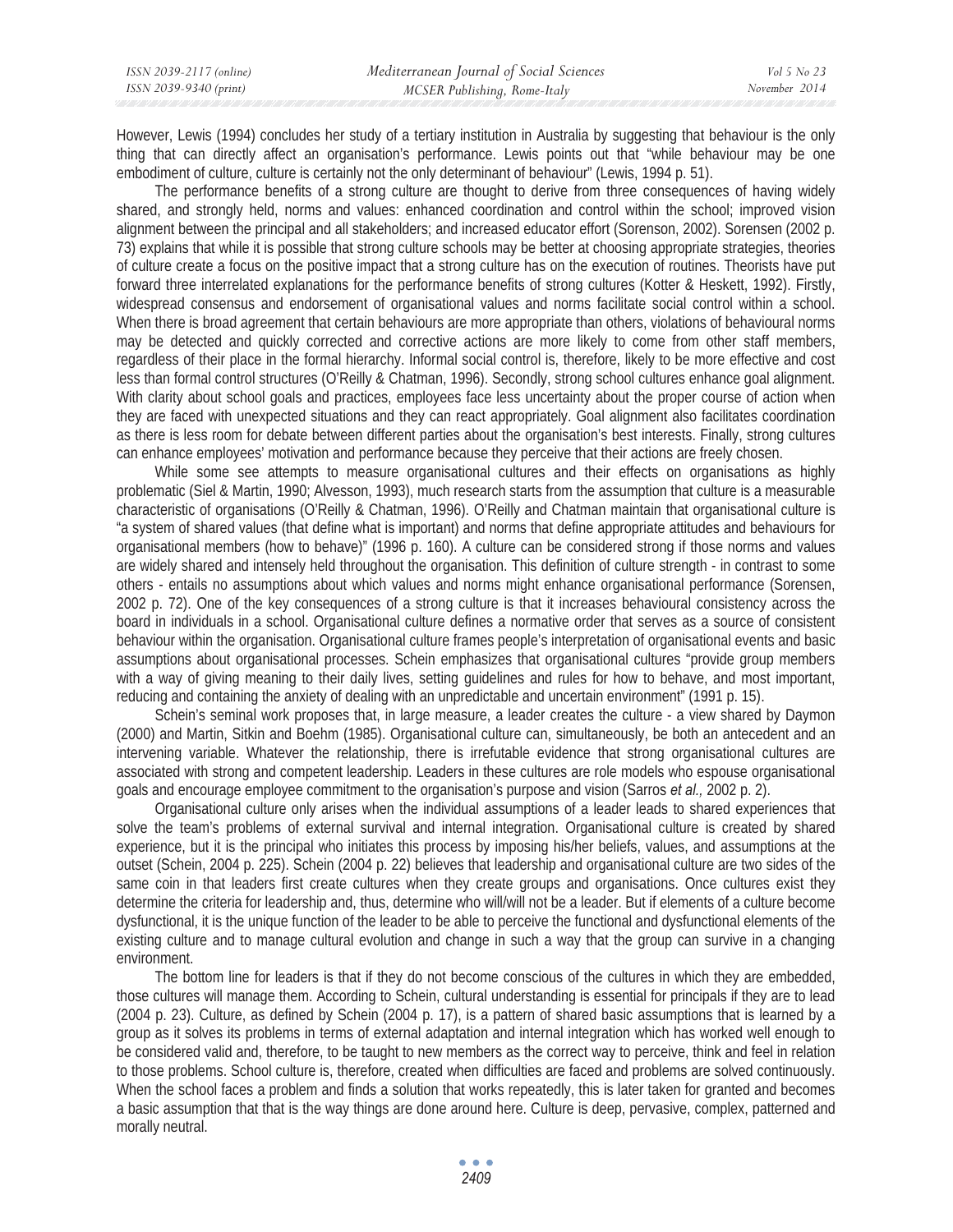## **4. Findings and Discussion**

The perceptions of principals, SMTs and educators suggested that schools in Mpumalanga had strong cultures as the strength of the culture (3 < C mean < 4) was indicative of a strong culture. The 7 dimensions of Organisational Culture (OC) measured by the OCP instrument was performance orientation  $(M= 3,7987)$ ; supportiveness  $(M= 3,6819)$ ; competitiveness (M= 3, 6519); social responsibility (M= 3,5877); emphasis on rewards (M= 3,5081); innovation (M= 3,4649) and stability (M=3,3874). The contradiction of a high OC compared to the low performance scores was at first depressing and then became an exciting puzzle to solve. Was OC a 'double-edge sword' that dictated the level and paradigm of the perceptions of the respondents? This puzzle slowly unravelled while analysing the reasons for the high scores of the respondents (see Table 3).

|                                      | <b>Mean</b><br>(Score) |                                  | Mean<br>(Score) |                                    | Mean<br>(Score) |                                |
|--------------------------------------|------------------------|----------------------------------|-----------------|------------------------------------|-----------------|--------------------------------|
| Principal-performance<br>orientation | 3.8883                 | SMT-performance<br>orientation   | 3.7632          | Teacher-performance<br>orientation | 3.7472          | Tot-performance<br>orientation |
| Principal-supportiveness             | 3.8564                 | SMT-supportiveness               | 3.6513          | Teacher-competitiveness            | 3.6164          | Tot-supportiveness             |
| Principal competitiveness            | 3.7287                 | SMT-competitiveness              | 3.6117          | Teacher-supportiveness             | 3.5417          | Tot-competitiveness            |
| Principal-social responsibility      |                        | 3.6596 SMT-social responsibility | 3.5770          | Teacher-social responsibility      | 3.5289          | Tot-social responsibility      |
| Principal-emphasis on rewards 3.6543 |                        | SMT-emphasis on rewards          | 3.5047          | Teacher -innovation                | 3.3849          | Tot-emphasis on rewards        |
| Principal -innovation                | 3.6117                 | SMT -innovation                  | 3.3994          | Teacher-emphasis on rewards 3.3674 |                 | Tot -innovation                |
| Principal-stability                  |                        | 3.5426 SMT-stability             | 3.3879          | Teacher-stability                  | 3.2362          | Tot-stability                  |

**Table 3:** A comparison of the mean scores of the culture dimensions amongst the principals, SMTs and educators

The findings of the OCP, reflected in Table 3, show that performance orientation, which consisted of having high expectations for performance; enthusiasm for the job; being results orientated; and being highly organised, displayed the highest mean score of all groups of respondents - a contradiction because the worst performing schools in South Africa, on average, are situated in Mpumalanga. There is a very slight variance in the mean scores amongst the principals, SMT and educators. The respondents acknowledged that they have high expectations for performance; they are enthusiastic about their jobs; they are results orientated; and they are highly organised. Within their paradigm, they are functioning in a dysfunctional culture and they expect good results. They are working hard at their jobs but their standard for hard work is far below mediocrity. Over a period of time the culture solidifies and becomes frozen and becomes almost impossible to change. The culture is entrenched in the old DET systems and the literature shows that the ineffective DET system was designed to systematically deprive the masses of a good academic education. The purpose of Bantu education was, ostensibly, to school Africans within their own cultural groups and patterns, while its actual goal was to produce a semiliterate industrial force to meet an expanding economy (Nkomo, 2009).

The principals and SMTs rated supportiveness which consists of being team orientated; sharing information freely; being people orientated; and collaboration as second whereas the teachers rated competitiveness which consists of achievement orientation; an emphasis on quality being distinctive, i.e., being different from others; and being competitive as second. This is no surprise as members of management feel that they share information and are people orientated and collaborative as they work with teams of educators. Due to the educators being more involved with teaching and learning in the classroom and working hard to teach and assess learning outcomes *per* learning area, they rate competitiveness and achievement orientation as second.

The third culture dimension rating is the opposite of the second. The SMTs rate 'being competitive' third whereas the educators rate 'being supportive' third. This could also be the result of educators perceiving teacher unions to be more supportive than the SMTs. One could also argue that the educators feel that the SMTs do not allow for team orientation, collaboration, sharing information freely and being people-orientated due to the performance management system which scores educators on orientation; places an emphasis on quality; on being distinctive, i.e., being different from others and being competitive. The Integrated Quality Management System (IQMS) is a teachers' appraisal system which awards a 1% salary increase for achieving 50% in 9 different areas of teaching and learning. Teachers may also be more inclined to be competitive in terms of promotions rather than supporting one another.

Social responsibility was rated fourth by all respondents in all three categories which displays that there is consensus that being reflective; having a good reputation; being socially responsible; and having a clear guiding philosophy is fourth and in the middle of the ratings in the culture dimensions. In a society that seems to have lost its moral compass, this score was very encouraging. With social problems, such as HIV/AIDS, crime, unemployment and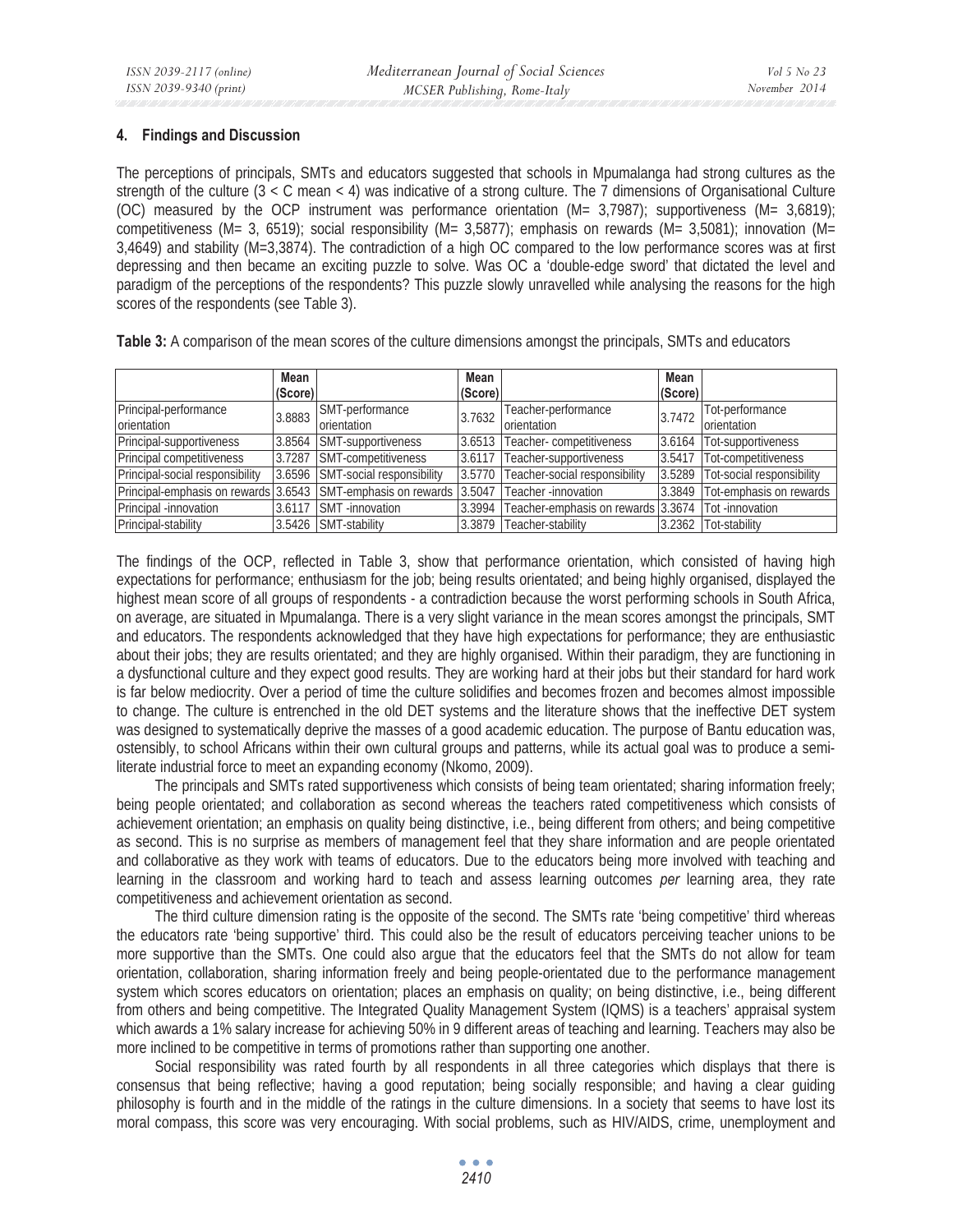poverty which has resulted in child-headed households, educators need to be socially responsible and work towards a clear guiding philosophy. Contrary to this score, Mpumalanga has one of the highest teenage pregnancies and drop-out rates amongst adolescents.

Principals and SMTs rated the emphasis on rewards which consists of fairness; opportunities for professional growth; high pay for good performance; and praise for good performance fifth, whereas educators rated innovation which consists of being innovative; quick to take advantage of opportunities; risk-taking and taking individual responsibility fifth. This is surprising as educators earn a set salary and performance does not guarantee large bonuses. Because Section 21 schools determine their own budgets, the need for an emphasis on rewards for good teaching is required. In education opportunities for professional growth are poor but with the provision of funding by the Department of Education for ACE School Leadership licences for SMTs, it is not unlikely that the SMTs would rate rewards higher than innovativeness.

Innovation which consists of being innovative; taking advantage of opportunities; risk-taking; and taking individual responsibility was sixth in the ranking and is also a cause for concern. Is the curriculum so rigid that it does not allow for innovation, risk-taking and individual responsibility? Does responsibility and risk-taking prevent innovation in curriculum delivery? Are educators so caught up with assessment tasks that they have no time for innovation in the classroom? The new National Curriculum Policy is so crowded with learning outcomes *per* learning area that educators have no time to be innovative. Another reason for this is the move to purchase learner workbooks which are published in terms of the NCS. The educator uses the learning material as is and there is no time for innovation as publishing houses have capitalised on the new curriculum and planned workbooks that has simplified the planning and preparation work of the educators. Besides, innovation was never part of educators training and development at training colleges.

Stability (M= 3,3874) was ranked the lowest which is a cause of concern and requires further research. Stability consists of being calm; having security of employment; and showing low conflict. Further research could determine whether teacher unions, safety and security and conflict management are reasons for instability in schools. Do principal preparation programmes contain information on conflict management? This could also suggest that conflict between educators and SMTs is rife and that due to the many curriculum and policy changes, educators do not find the school a stable environment. There is no consistency between policy and practice and just when educators are getting to grips with something new, another change is made.

An essential feature of these findings is the realisation that the respondents are so firmly embedded in a dysfunctional culture that they scored themselves highly when, in fact, they were performing below mediocrity. In terms of Schein's definition of culture (2004:17) the pattern of shared basic assumptions - that is learned by a group as it solved its problems of external adaptation and internal integration and that has worked well enough to be considered valid and may, therefore, to be taught to new staff members as the correct way to perceive, think and feel in relation to those problems should have occurred within the last 20 years of democracy. According to Schein, school culture is created when difficulties are faced and problems are solved continuously. When a school faces a problem and finds a solution that works repeatedly, this is later taken for granted and becomes a basic assumption that that is the way things are done around here. It seems that in Mpumalanga schools there was no clear external adaptation of new ideas and visions and, therefore, internal integration did not occur. This has led to a dysfunctional culture when the schools face the problem of a high failure rate. The dysfunctional culture needs to be unlearnt or thawed; then to be changed positively and refrozen so that performance will be enhanced by 'the way things are done here.'

The findings show that the culture dimensions are rigid and even leaders do not realise that they need to transform these firmly entrenched bad habits. Performance orientation which consists of having high expectations for performance; being enthusiastic about the job; being results-orientated; and being highly organised displayed the highest mean score in all the groups of respondents. This indicates that respondents thought they were enthusiastic and highly organised while, in fact, they did not realise that they were not enthusiastic about teaching and learning for improvement and excellence. Although they scored themselves as highly organised by their standards, the SCE syllabus was not covered, monitored or assessed by March 2010 (Interview with a group of principals during member checking process).

## **5. Conclusion**

The study has examined the contradiction between school culture and school performance in Mpumalanga which reflects the damage that was caused by an ineffective DET system that was designed to create a skilled labour force. This past organisational culture was so strong that unfreezing, changing and refreezing the culture will take time and the leaders need to be trained in this process to create a positive teaching and learning culture for the improvement of, and excellence in, education. The study proves that organisational culture is likely to be taken for granted and that dysfunctional organisational culture is embedded in the organisation's routines and rituals and that staff members cannot see that it is wrong. Johnson and Scholes argue that this embedded culture is a "two-edged sword" (1997:141): it is often